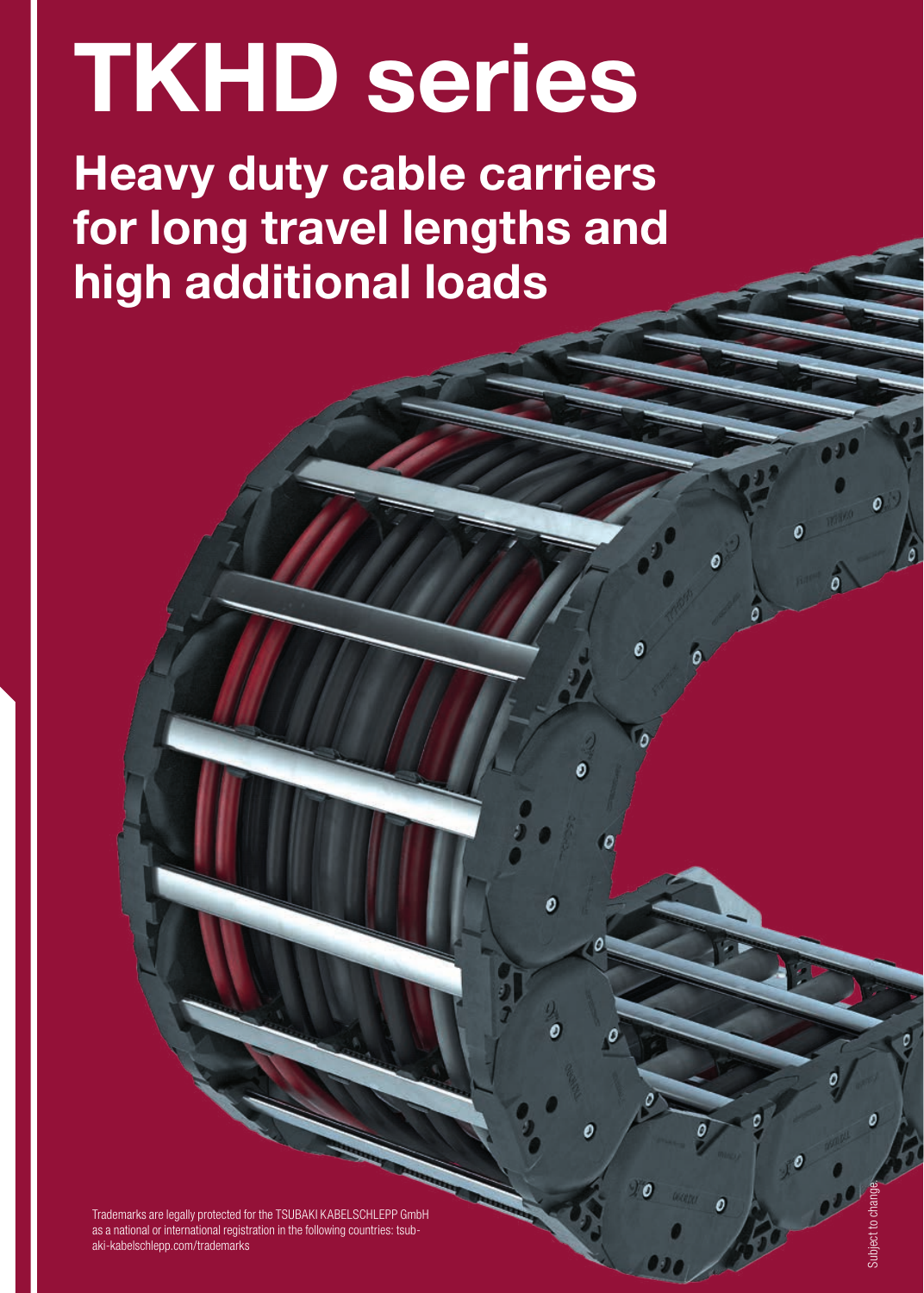

## Features

- Massive, enclosed, stain-repellend stop system
- Massive sidebands through robust double fork-bracket-construction
- Sidebands easy to assemble
- Reinforced pin bore connection
- Integrated noise damping
- Quick and easy opening to the inside or outside for cable laying
- Soil-resistant outer contour
- Easy change of components



Variable vertical and horizontal inner distribution optional with fixable dividers



Suitable also for rollermounted application (RSC)

- Maintenance-free
- Symmetrical force curve in the sideband
- Quiet and low-wear operating through polygonoptimized contour and radii
- Reduce drive power through less friction





Çoo

Replaceable glide shoes for longer service life in gliding applications



Roller chain for travel distances up to 800 m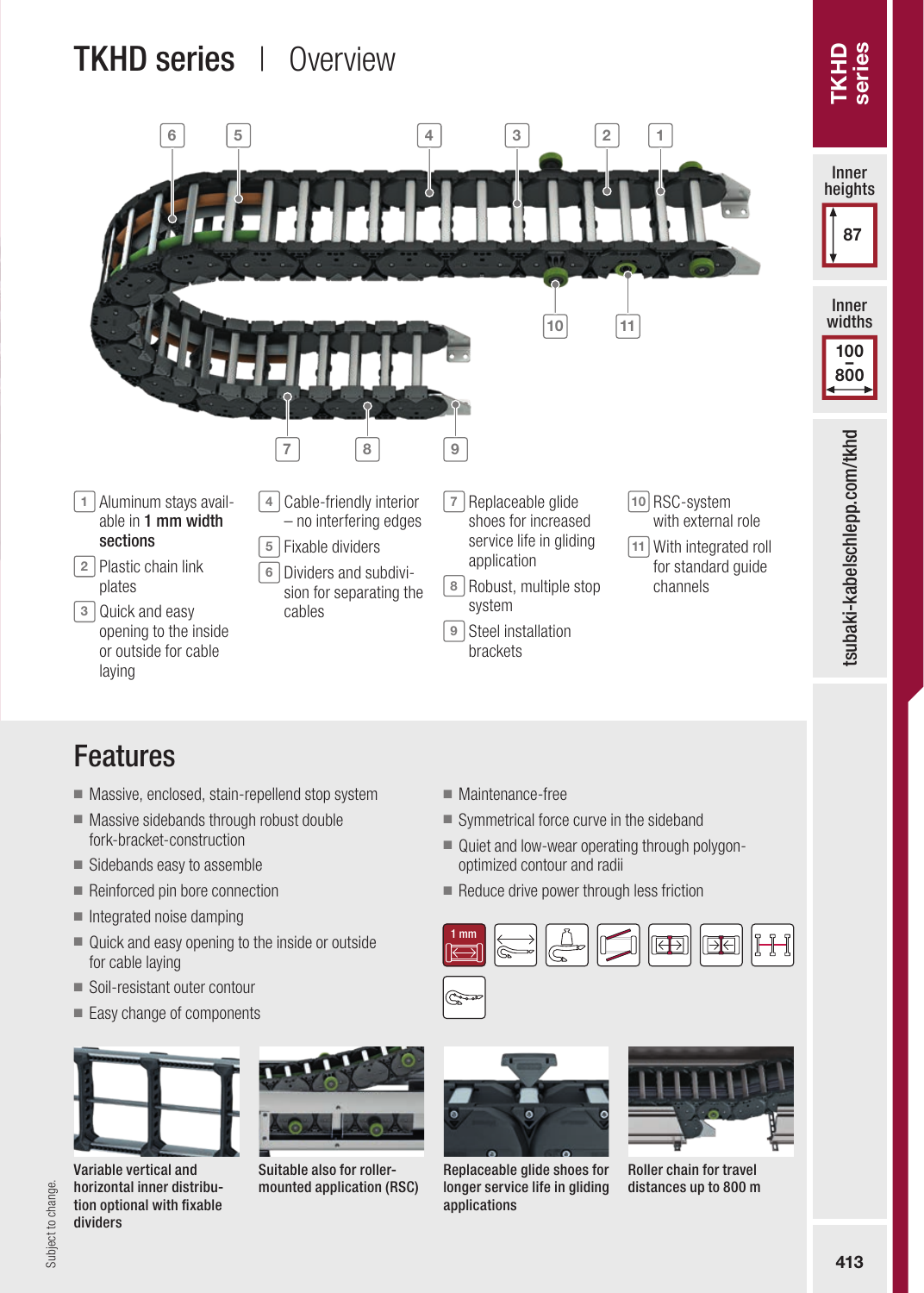# **TKHD**<br>series

# TKHD series | Overview

Key for abbreviations Key for abbreviations on page 64

| Type           | Opening variant | Stay variant | $h_i$<br>[mm] | hg<br>[mm] | $B_i$<br>[mm]                    | $\begin{array}{c} B_k \\ \text{[mm]} \end{array}$ | $B_i$<br>grid<br>[mm] | $[\mathsf{mm}]$ | <b>KR</b><br>[mm]                                                                                                                                                                                                                                                                                                                                   | Addi-<br>tional<br>load<br>$\leq$ [kg/m] | Cable-<br>$d_{\text{max}}$<br>[mm] |  |
|----------------|-----------------|--------------|---------------|------------|----------------------------------|---------------------------------------------------|-----------------------|-----------------|-----------------------------------------------------------------------------------------------------------------------------------------------------------------------------------------------------------------------------------------------------------------------------------------------------------------------------------------------------|------------------------------------------|------------------------------------|--|
|                |                 |              |               |            | $\boxed{\boxed{\longleftarrow}}$ |                                                   |                       |                 | $\begin{picture}(120,110) \put(0,0){\line(1,0){10}} \put(15,0){\line(1,0){10}} \put(15,0){\line(1,0){10}} \put(15,0){\line(1,0){10}} \put(15,0){\line(1,0){10}} \put(15,0){\line(1,0){10}} \put(15,0){\line(1,0){10}} \put(15,0){\line(1,0){10}} \put(15,0){\line(1,0){10}} \put(15,0){\line(1,0){10}} \put(15,0){\line(1,0){10}} \put(15,0){\line$ |                                          | $\boxed{\textcircled{2}}$          |  |
| TKHD90         |                 |              |               |            |                                  |                                                   |                       |                 |                                                                                                                                                                                                                                                                                                                                                     |                                          |                                    |  |
|                |                 | $RMF$ 87     |               |            |                                  | $117$   $100 - 800$   $170 - 870$                 |                       | 90              | $ 250 - 500 $                                                                                                                                                                                                                                                                                                                                       | 100                                      | 69                                 |  |
|                |                 |              |               |            |                                  |                                                   |                       |                 |                                                                                                                                                                                                                                                                                                                                                     |                                          |                                    |  |
| $X - X$        |                 |              |               |            |                                  |                                                   |                       |                 |                                                                                                                                                                                                                                                                                                                                                     |                                          |                                    |  |
| TKHD90-R       |                 |              |               |            |                                  |                                                   |                       |                 |                                                                                                                                                                                                                                                                                                                                                     |                                          |                                    |  |
|                |                 | $RMF$ 87     |               |            |                                  | $117$   $100 - 800$   $170 - 870$                 |                       | 90              | $ 250 - 500 $                                                                                                                                                                                                                                                                                                                                       | 60                                       | 69                                 |  |
|                |                 |              |               |            |                                  |                                                   |                       |                 |                                                                                                                                                                                                                                                                                                                                                     |                                          |                                    |  |
| X<br>$\bullet$ |                 |              |               |            |                                  |                                                   |                       |                 |                                                                                                                                                                                                                                                                                                                                                     |                                          |                                    |  |

technik@kabelschlepp.de technik@kabelschlepp.de Technical support: Technical support:

Design guidelines from page 16

Design guidelines<br>from page 16

<del>≙</del> online-engineer.de technical support: Design guidelines Key for abbreviations TKHD<br>→ Casecare configurate Og online-engineer.de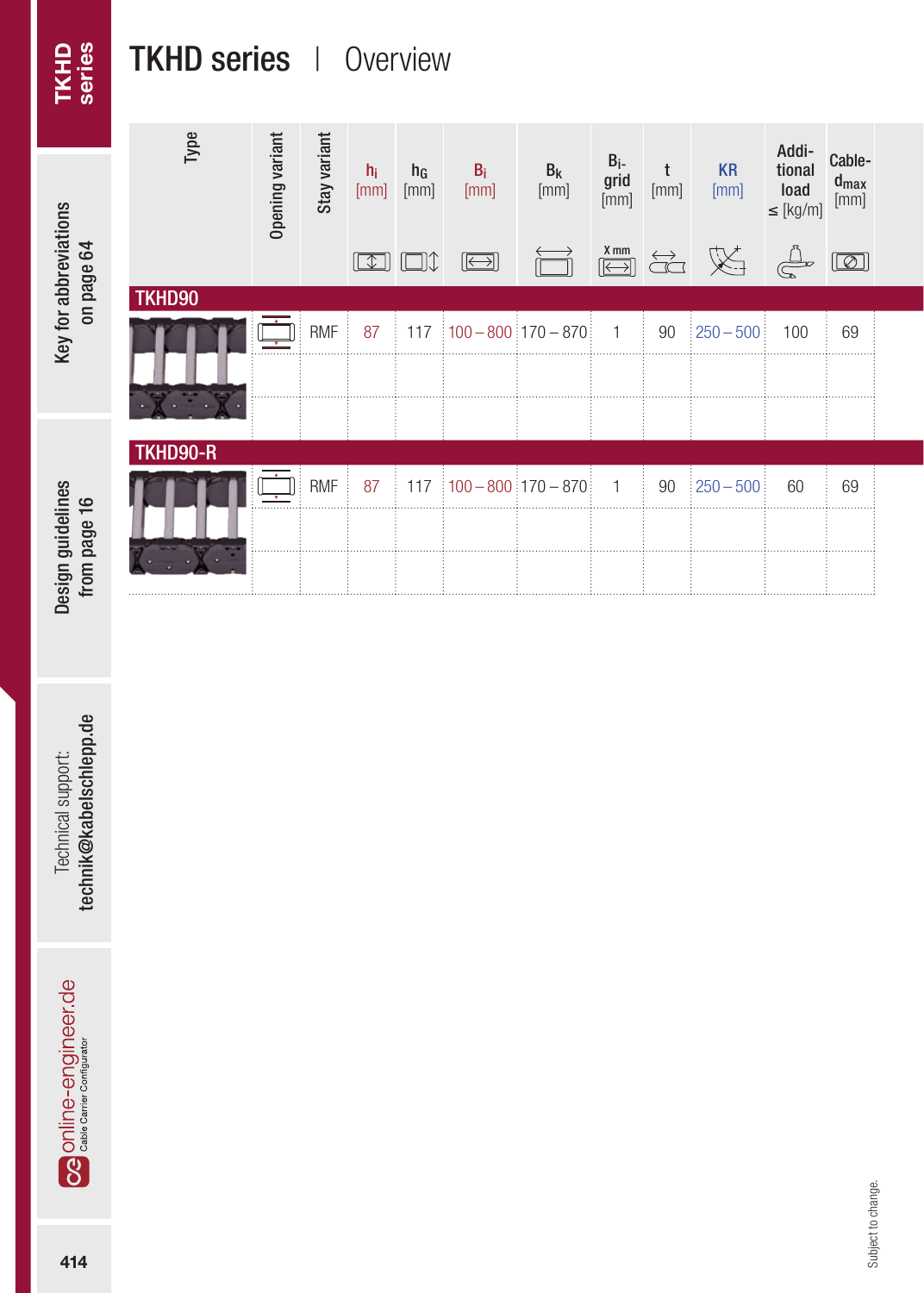# TKHD series | Overview

| <b>TKHD</b><br>series                                           |      |                          |                                                         |                          |                                                                                                                                                                                                                                                                                                                                                                                 |                                                                                                                                                                                                                                                                                                                                                                                                                                                         |                                                                                                                                                                                                                                                                                                                                                                  |                     |                                    | Overview                                                                                                         | $\overline{\phantom{a}}$                                                     | <b>TKHD series</b>                                                                                                                                                                                                                                                                                                                                         |                                 |                                                                            |
|-----------------------------------------------------------------|------|--------------------------|---------------------------------------------------------|--------------------------|---------------------------------------------------------------------------------------------------------------------------------------------------------------------------------------------------------------------------------------------------------------------------------------------------------------------------------------------------------------------------------|---------------------------------------------------------------------------------------------------------------------------------------------------------------------------------------------------------------------------------------------------------------------------------------------------------------------------------------------------------------------------------------------------------------------------------------------------------|------------------------------------------------------------------------------------------------------------------------------------------------------------------------------------------------------------------------------------------------------------------------------------------------------------------------------------------------------------------|---------------------|------------------------------------|------------------------------------------------------------------------------------------------------------------|------------------------------------------------------------------------------|------------------------------------------------------------------------------------------------------------------------------------------------------------------------------------------------------------------------------------------------------------------------------------------------------------------------------------------------------------|---------------------------------|----------------------------------------------------------------------------|
|                                                                 | Page |                          | <b>Installation variants</b>                            |                          |                                                                                                                                                                                                                                                                                                                                                                                 |                                                                                                                                                                                                                                                                                                                                                                                                                                                         | Inner distribution                                                                                                                                                                                                                                                                                                                                               |                     |                                    | Gliding/Rolling<br>arrangement                                                                                   |                                                                              |                                                                                                                                                                                                                                                                                                                                                            | Unsupported<br>arrangement      |                                                                            |
| $\frac{\text{Inner}}{\text{heights}}$<br>${\bf 87}$             |      | rotating<br>arrangement  | vertical hanging<br>or standing<br>lying on the<br>side |                          | TS3                                                                                                                                                                                                                                                                                                                                                                             | TS <sub>2</sub>                                                                                                                                                                                                                                                                                                                                                                                                                                         | TS1                                                                                                                                                                                                                                                                                                                                                              | TS <sub>0</sub>     |                                    | $\begin{array}{ll}\n\textbf{V}_{\text{max}} & \textbf{a}_{\text{max}} \\ \leq [m/s] & \leq [m/s^2]\n\end{array}$ | <b>Travel</b><br>$\begin{array}{ll} \mathsf{length} \\ \leq [m] \end{array}$ | $v_{\text{max}}$ $a_{\text{max}}$<br>$\leq$ [m/s] $\leq$ [m/s <sup>2</sup> ]                                                                                                                                                                                                                                                                               |                                 | $\begin{array}{ll} \text{Travel} \\ \text{length} \\ \leq [m] \end{array}$ |
| Inner<br>widths                                                 | 418  | $\overline{\phantom{a}}$ | $\overline{\phantom{m}}$                                | $\bullet$                | $\begin{picture}(20,20) \put(0,0){\line(1,0){10}} \put(10,0){\line(1,0){10}} \put(10,0){\line(1,0){10}} \put(10,0){\line(1,0){10}} \put(10,0){\line(1,0){10}} \put(10,0){\line(1,0){10}} \put(10,0){\line(1,0){10}} \put(10,0){\line(1,0){10}} \put(10,0){\line(1,0){10}} \put(10,0){\line(1,0){10}} \put(10,0){\line(1,0){10}} \put(10,0){\line(1$<br>$\overline{\phantom{a}}$ | $\begin{picture}(20,20) \put(0,0){\dashbox{0.5}(5,0){ }} \thicklines \put(0,0){\dashbox{0.5}(5,0){ }} \thicklines \put(0,0){\dashbox{0.5}(5,0){ }} \thicklines \put(0,0){\dashbox{0.5}(5,0){ }} \thicklines \put(0,0){\dashbox{0.5}(5,0){ }} \thicklines \put(0,0){\dashbox{0.5}(5,0){ }} \thicklines \put(0,0){\dashbox{0.5}(5,0){ }} \thicklines \put(0,0){\dashbox{0.5}(5,0){ }} \thicklines \put(0,0){\dashbox{0.5}(5,$<br>$\overline{\phantom{m}}$ | $\begin{picture}(20,20) \put(0,0){\line(1,0){10}} \put(15,0){\line(1,0){10}} \put(15,0){\line(1,0){10}} \put(15,0){\line(1,0){10}} \put(15,0){\line(1,0){10}} \put(15,0){\line(1,0){10}} \put(15,0){\line(1,0){10}} \put(15,0){\line(1,0){10}} \put(15,0){\line(1,0){10}} \put(15,0){\line(1,0){10}} \put(15,0){\line(1,0){10}} \put(15,0){\line(1$<br>$\bullet$ | $\Box$<br>$\bullet$ | $\overbrace{\mathbb{G}}^{3}$<br>20 | (Q<br>$\,8\,$                                                                                                    | $\overbrace{\mathbb{C}\mathbb{S}^n}^{\Longleftrightarrow}$<br>200            | $\begin{picture}(120,10) \put(0,0){\line(1,0){10}} \put(15,0){\line(1,0){10}} \put(15,0){\line(1,0){10}} \put(15,0){\line(1,0){10}} \put(15,0){\line(1,0){10}} \put(15,0){\line(1,0){10}} \put(15,0){\line(1,0){10}} \put(15,0){\line(1,0){10}} \put(15,0){\line(1,0){10}} \put(15,0){\line(1,0){10}} \put(15,0){\line(1,0){10}} \put(15,0){\line($<br>2.5 | (C)<br>$\mathbf 5$              | $\overrightarrow{c}$<br>13.5                                               |
| $\begin{array}{ c }\n100 \\ \hline\n800 \\ \hline\n\end{array}$ | .    |                          |                                                         |                          |                                                                                                                                                                                                                                                                                                                                                                                 |                                                                                                                                                                                                                                                                                                                                                                                                                                                         |                                                                                                                                                                                                                                                                                                                                                                  |                     |                                    |                                                                                                                  |                                                                              |                                                                                                                                                                                                                                                                                                                                                            |                                 |                                                                            |
| tsubaki-kabelschlepp.com/tkhd                                   | 424  | $\overline{\phantom{a}}$ | $\overline{\phantom{a}}$                                | $\overline{\phantom{a}}$ | $\overline{\phantom{0}}$                                                                                                                                                                                                                                                                                                                                                        | $\overline{\phantom{a}}$                                                                                                                                                                                                                                                                                                                                                                                                                                | $\bullet$                                                                                                                                                                                                                                                                                                                                                        | $\bullet$           | 50                                 | $10$                                                                                                             | 800                                                                          | $\overline{\phantom{m}}$                                                                                                                                                                                                                                                                                                                                   | $\hspace{0.1mm}-\hspace{0.1mm}$ | $\overline{\phantom{a}}$                                                   |
|                                                                 |      |                          |                                                         |                          |                                                                                                                                                                                                                                                                                                                                                                                 |                                                                                                                                                                                                                                                                                                                                                                                                                                                         |                                                                                                                                                                                                                                                                                                                                                                  |                     |                                    |                                                                                                                  |                                                                              |                                                                                                                                                                                                                                                                                                                                                            |                                 |                                                                            |
|                                                                 |      |                          |                                                         |                          |                                                                                                                                                                                                                                                                                                                                                                                 |                                                                                                                                                                                                                                                                                                                                                                                                                                                         |                                                                                                                                                                                                                                                                                                                                                                  |                     |                                    |                                                                                                                  |                                                                              |                                                                                                                                                                                                                                                                                                                                                            |                                 |                                                                            |
|                                                                 |      |                          |                                                         |                          |                                                                                                                                                                                                                                                                                                                                                                                 |                                                                                                                                                                                                                                                                                                                                                                                                                                                         |                                                                                                                                                                                                                                                                                                                                                                  |                     |                                    |                                                                                                                  |                                                                              |                                                                                                                                                                                                                                                                                                                                                            |                                 |                                                                            |
|                                                                 |      |                          |                                                         |                          |                                                                                                                                                                                                                                                                                                                                                                                 |                                                                                                                                                                                                                                                                                                                                                                                                                                                         |                                                                                                                                                                                                                                                                                                                                                                  |                     |                                    |                                                                                                                  |                                                                              |                                                                                                                                                                                                                                                                                                                                                            |                                 |                                                                            |
|                                                                 |      |                          |                                                         |                          |                                                                                                                                                                                                                                                                                                                                                                                 |                                                                                                                                                                                                                                                                                                                                                                                                                                                         |                                                                                                                                                                                                                                                                                                                                                                  |                     |                                    |                                                                                                                  |                                                                              |                                                                                                                                                                                                                                                                                                                                                            |                                 |                                                                            |
|                                                                 |      |                          |                                                         |                          |                                                                                                                                                                                                                                                                                                                                                                                 |                                                                                                                                                                                                                                                                                                                                                                                                                                                         |                                                                                                                                                                                                                                                                                                                                                                  |                     |                                    |                                                                                                                  |                                                                              |                                                                                                                                                                                                                                                                                                                                                            |                                 |                                                                            |
|                                                                 |      |                          |                                                         |                          |                                                                                                                                                                                                                                                                                                                                                                                 |                                                                                                                                                                                                                                                                                                                                                                                                                                                         |                                                                                                                                                                                                                                                                                                                                                                  |                     |                                    |                                                                                                                  |                                                                              |                                                                                                                                                                                                                                                                                                                                                            |                                 |                                                                            |
|                                                                 |      |                          |                                                         |                          |                                                                                                                                                                                                                                                                                                                                                                                 |                                                                                                                                                                                                                                                                                                                                                                                                                                                         |                                                                                                                                                                                                                                                                                                                                                                  |                     |                                    |                                                                                                                  |                                                                              |                                                                                                                                                                                                                                                                                                                                                            |                                 |                                                                            |
|                                                                 |      |                          |                                                         |                          |                                                                                                                                                                                                                                                                                                                                                                                 |                                                                                                                                                                                                                                                                                                                                                                                                                                                         |                                                                                                                                                                                                                                                                                                                                                                  |                     |                                    |                                                                                                                  |                                                                              |                                                                                                                                                                                                                                                                                                                                                            |                                 | Subject to change.                                                         |
| 415                                                             |      |                          |                                                         |                          |                                                                                                                                                                                                                                                                                                                                                                                 |                                                                                                                                                                                                                                                                                                                                                                                                                                                         |                                                                                                                                                                                                                                                                                                                                                                  |                     |                                    |                                                                                                                  |                                                                              |                                                                                                                                                                                                                                                                                                                                                            |                                 |                                                                            |

**TKHD**<br>series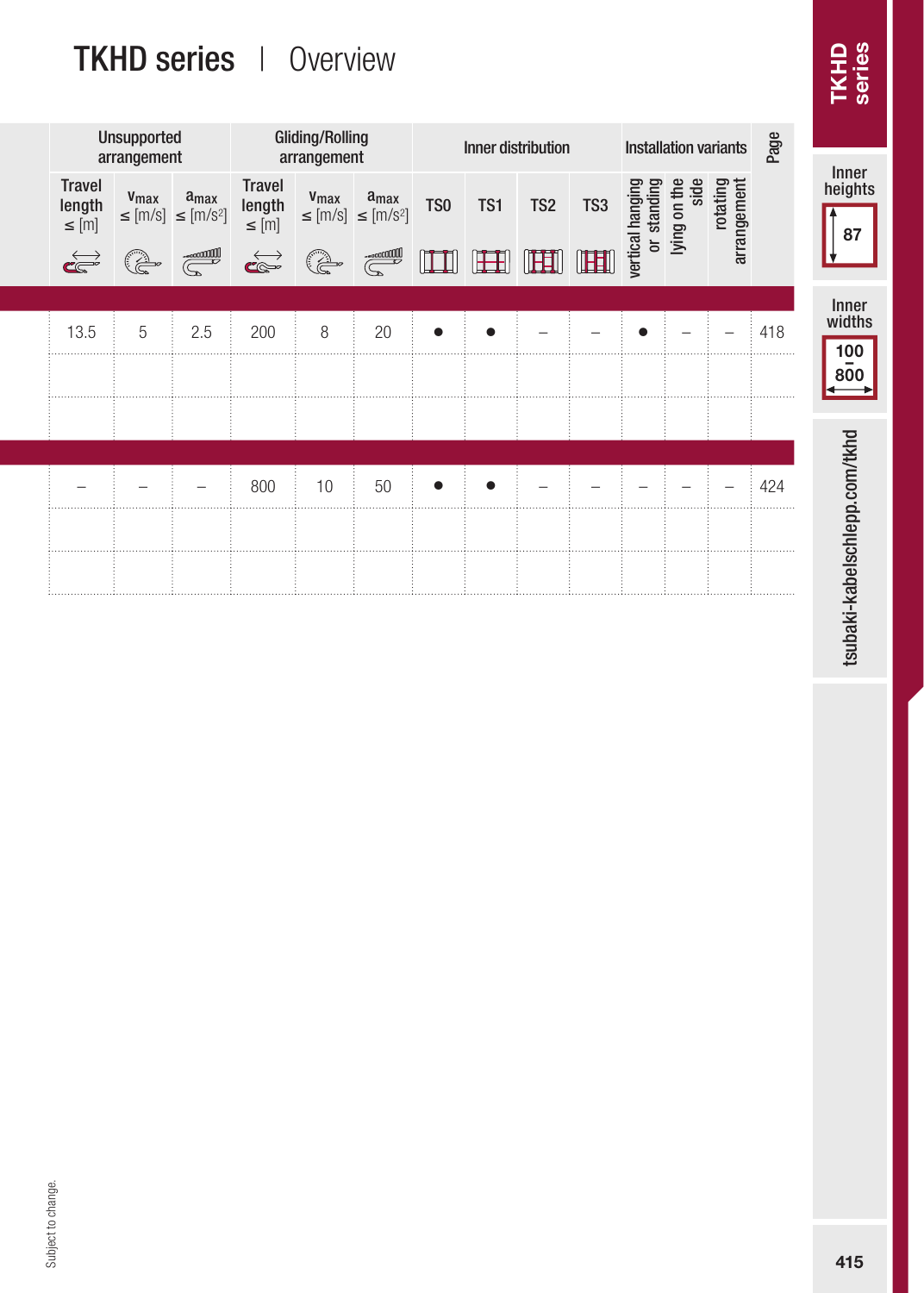# TKHD series

# **TKHD90** | Stay variants | Overview

TKHD9

Key for abbreviations Key for abbreviations on page 64









# Stay variants





#### Aluminum stay RMF............................................... page 418

#### Frame stay, solid

- Aluminum profile bars for heavy loads and large cable carrier widths. Easy threaded connection.
- Inside/outside: Threaded joint easy to release.

technik@kabelschlepp.de technik@kabelschlepp.de Technical support: Technical support:



#### TOTALTRAX® complete systems

Benefit from the advantages of the TOTALTRAX® complete system. A complete delivery from one source – with a warranty certificate on request! Learn more at tsubaki-kabelschlepp.com



#### TRAXLINE® cables for cable carriers

Hi-flex electric cables which were specially developed, optimised and tested for use in cable carriers can be found at traxline.de.

Online-engineer.de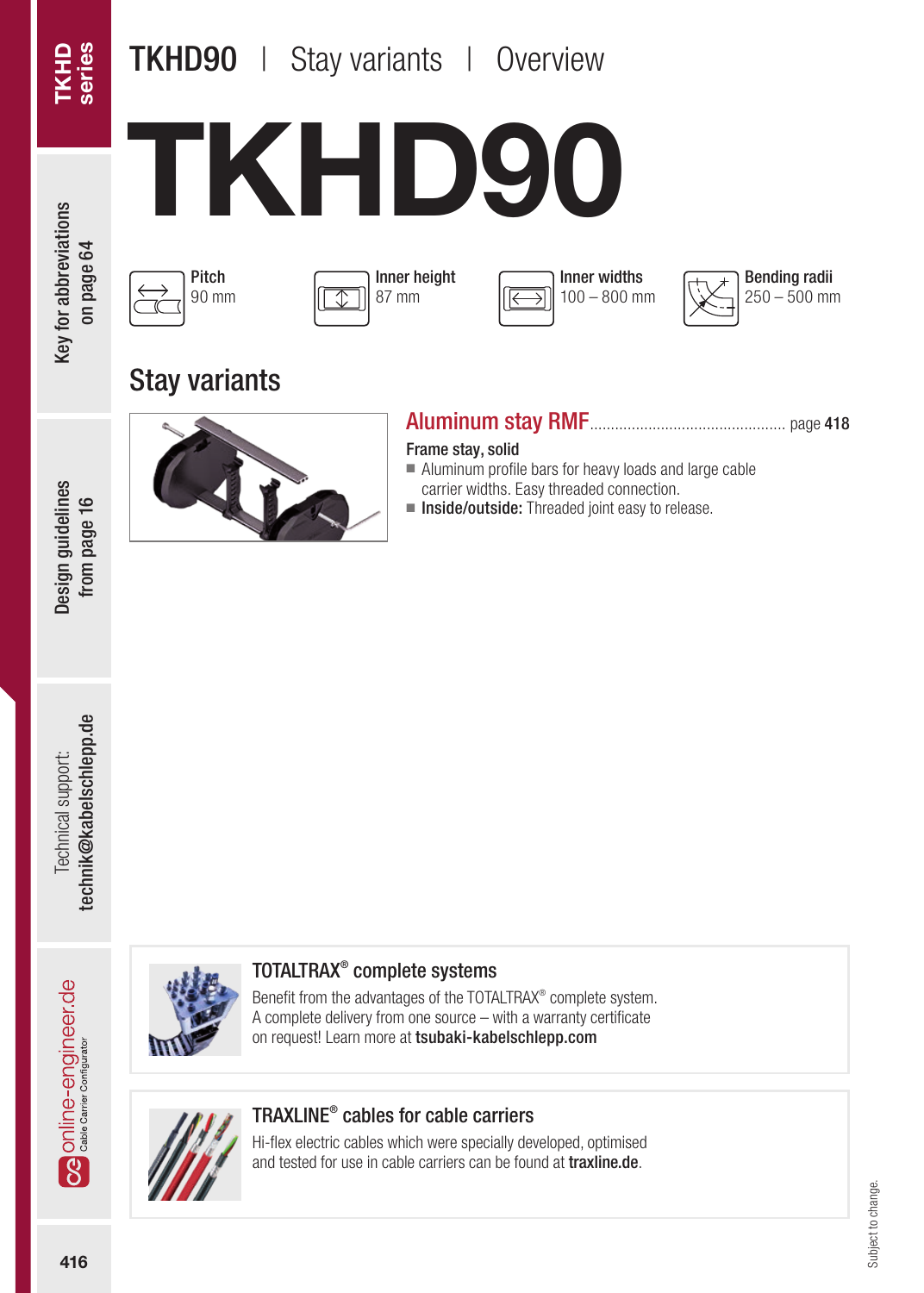# **TKHD90** | Installation dim. | Unsupported  $\cdot$  Gliding

#### Unsupported arrangement



Load diagram for unsupported length depending on

Sagging of the cable carrier is technically permitted for extended travel lengths, depending on the specific

Intrinsic cable carrier weight  $q_k = 10$  kg/m. For other inner widths, the maximum additional load changes.

the additional load.

Speed up to 5 m/s

Travel length up to 13.5 m

application.

| KR   | н      | H,   | Lв   | Uв   |
|------|--------|------|------|------|
| [mm] | [mm]   | [mm] | [mm] | [mm] |
| 250  | 675.5  | 860  | 965  | 510  |
| 310  | 795.5  | 980  | 1154 | 570  |
| 360  | 895.5  | 1080 | 1311 | 620  |
| 500  | 1175.5 | 1360 | 1751 | 680  |





Decreased pre-tensioning of the cable carrier for RSC (rolling system) application, reduced H<sub>z</sub> dimension.

#### Gliding arrangement | GO module with chain links optimized for gliding

Acceleration up to 2.5 m/s2

Additional load up to 100 kg/m



| <b>KR</b><br>[mm] | н<br>[mm] | <b>NRKR</b> | Lв<br>[mm] | U <sub>B</sub><br>[mm] | $q_{z}$ max<br>[kq/m] |
|-------------------|-----------|-------------|------------|------------------------|-----------------------|
| 250               | 351       | ჩ           | 2420       | 1090                   | 100                   |
| 310               | 351       | 6           | 2780       | 1208                   | 100                   |
| 360               | 351       | 6           | 3230       | 1380                   | 90                    |
| 500               | 351       | հ           | 4400       | 1820                   | 75                    |

The gliding cable carrier must be guided in a channel. See p. 782.

The GO module mounted on the driver is a defined sequence of 6 adapted KR/RKR link plates.

Glide shoes must be used for gliding applications.

**TKHL** 

Inner heights TKHD<br>
IMPERIES<br>
IMPERIES<br>
IMPERIES<br>
UNDER<br>
UNDER<br>
UNDER<br>
UNDER<br>
UNDER<br>
UNDER<br>
UNDER<br>
UNDER<br>
UNDER<br>
UNDER<br>
UNDER<br>
UNDER<br>
UNDER<br>
UNDER<br>
UNDER 87

Inner<br>widths 100  $-208$ 

Subject to change. Subject to change.

Our technical support can provide help for gliding arrangements: technik@kabelschlepp.de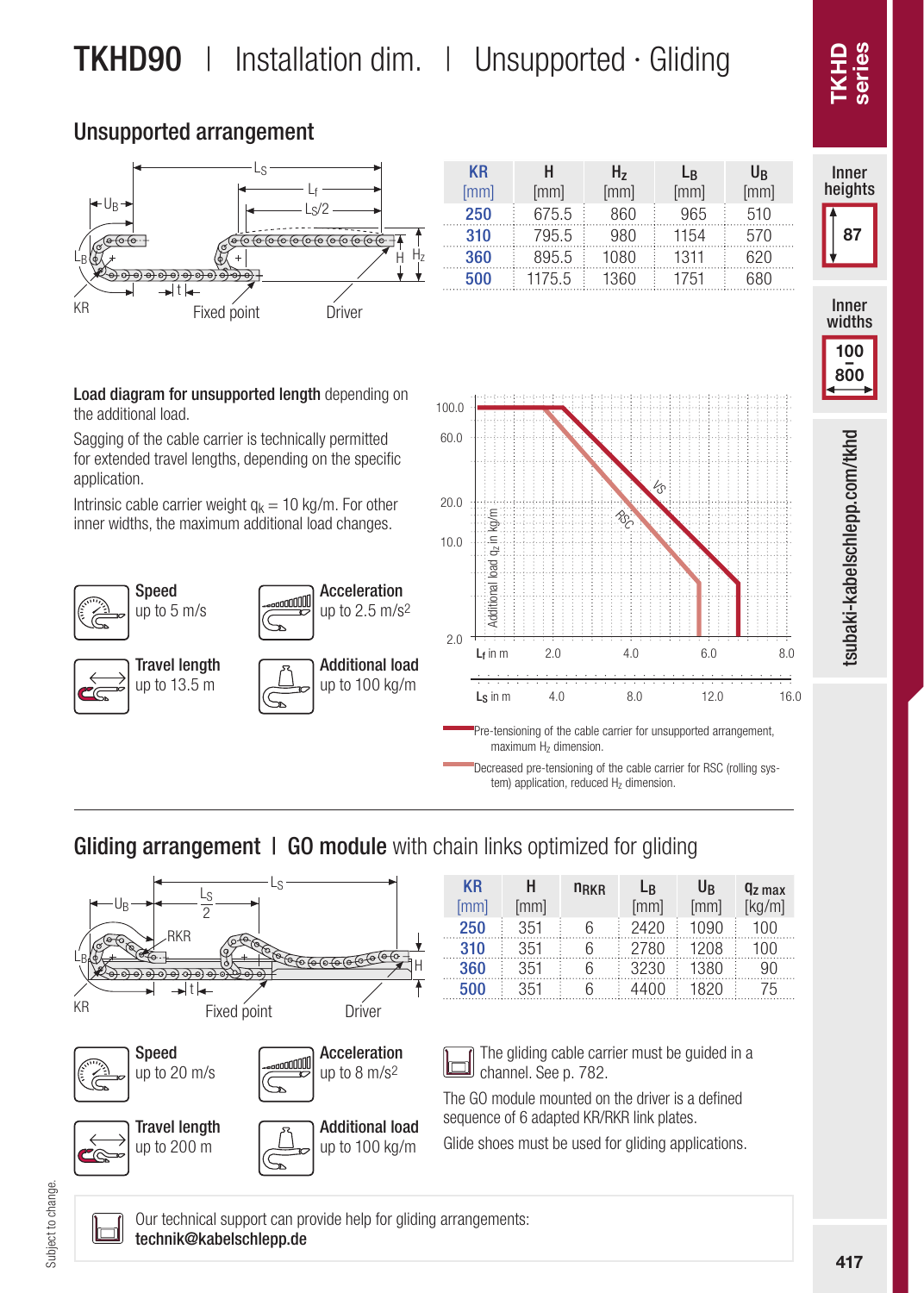# TKHD90 RMF | Dimensions · Technical data

## Aluminum stay RMF – frame stay solid

- Aluminum profile bars for heavy loads and large cable carrier widths. Easy threaded connection.
- $\blacksquare$  Available customized in **1 mm grid.**
- Inside/outside: Threaded joint easy to release.



Key for abbreviations Key for abbreviations on page 64



Stay arrangement on each chain link (VS: fully-stayed)



Bi 100 – 800 mm in 1 mm width sections





The maximum cable diameter strongly depends on the bending radius and the desired cable type. Please contact us.

#### Calculating the cable carrier length

Cable carrier length Lk

 $L_k \approx \frac{L_S}{2} + L_B$ 2

Cable carrier length Lk rounded to pitch t

Technical support:

Technical support:

| lmn | — ∪ا اللهي |             |                                  |     |     |     |     |                  |
|-----|------------|-------------|----------------------------------|-----|-----|-----|-----|------------------|
| 87  | . 0        | $100 - 800$ | $B_i + 70$<br>the control of the | 250 | 310 | 360 | 500 | ' – 17 47<br>137 |

\* in 1 mm width sections

#### Order example

| - | TKHD90      | $\sim$               | <b>RMF</b>   |                                | -                   | $\overline{\phantom{a}}$ |
|---|-------------|----------------------|--------------|--------------------------------|---------------------|--------------------------|
|   | <b>Type</b> | $\mathcal{A}_i$ [mm] | Stay variant | <b>VD</b><br><i>Imm</i><br>'n. | L <sub>k</sub> [mm] | Stay arrangement         |

Subject to change. Subject to change.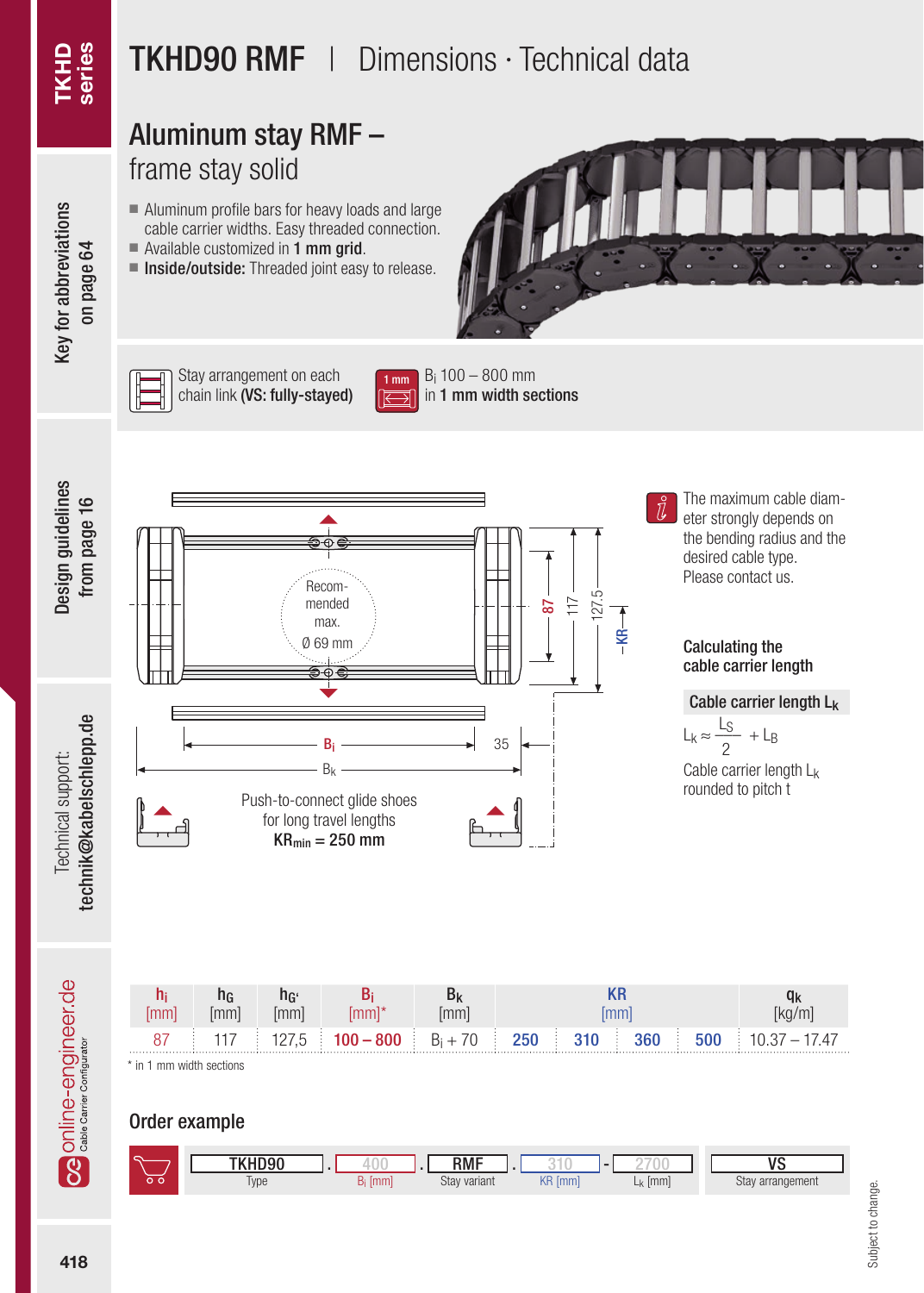# **TKHD90 RMF**  $\parallel$  Inner distribution  $\parallel$  TS0  $\cdot$  TS1

#### Divider systems

As a standard, the divider system is mounted on every 2<sup>nd</sup> chain link on the center bracket

As a standard, dividers and the complete divider system (dividers with height separations) can be moved in the cross section (version A).

**Divider system TS0** without height separation

[mm] min For applications with lateral acceleration and free hanging on the side, the dividers can be attached by simple insertion of a fixing profile into the RMF stay, available as an accessory (version B).

## **LKHD** eries

# Inner heights ments Table 1997<br>
THAD Series The Series Series<br>
The Series Table 100<br>
The Series Table 100<br>
The Series Table 100<br>
The Series Table 100<br>
The Series Table 100<br>
The Series Table 100<br>
The Series Table 100<br>
The Series Table 10 87

Inner widths

> 100  $-208$

Incre-

1 mm

 $a<sub>1</sub>$ 

KR

**B** 12.5 20 15 5 = The dividers can be moved within the cross section (version A) or fixed (version B).

Vers.  $a_T$  min  $a_X$  min  $a_C$  min  $a_X$  Raster n<sub>T</sub>

**A** 10  $\pm$  20  $\pm$  15  $\pm$  -  $\pm$  -

[mm]

[mm] [mm]

#### Divider system TS1 with continuous height separation

a<sub>x</sub>

87

 $a<sub>T</sub>$ 

 $a_c$ 

|   |                |                      |          | Vers. $aT$ min $ax$ min $ac$ min $ax$ Raster $nT$<br>$[mm]$ $[mm]$ $[mm]$ $[mm]$ | min |
|---|----------------|----------------------|----------|----------------------------------------------------------------------------------|-----|
| A |                | $10 \div 20 \div 15$ |          | $\sim$                                                                           | :り  |
| R | $12.5 \div 20$ |                      | $\pm$ 15 | -5                                                                               | : 2 |

The dividers can be moved within the cross section (version A) or fixed (version B).



5

20

 $\left| \rule{0.2cm}{0.4cm} \right|$ 



#### Order example



Please state the designation of the divider system (TS0, TS1,...), the version, and the number of dividers per  $cross section$  [n $<sub>T</sub>$ ].</sub>

When using divider systems with height separation (TS1), please additionally state the position (e.g. VD1) viewed from the left driver belt. You are welcome to add a sketch to your order.

Subject to change. Subject to change.

ॎ tsubaki-kabelschlepp.com/tkhd 419tsubaki-kabelschlepp.com/tkhd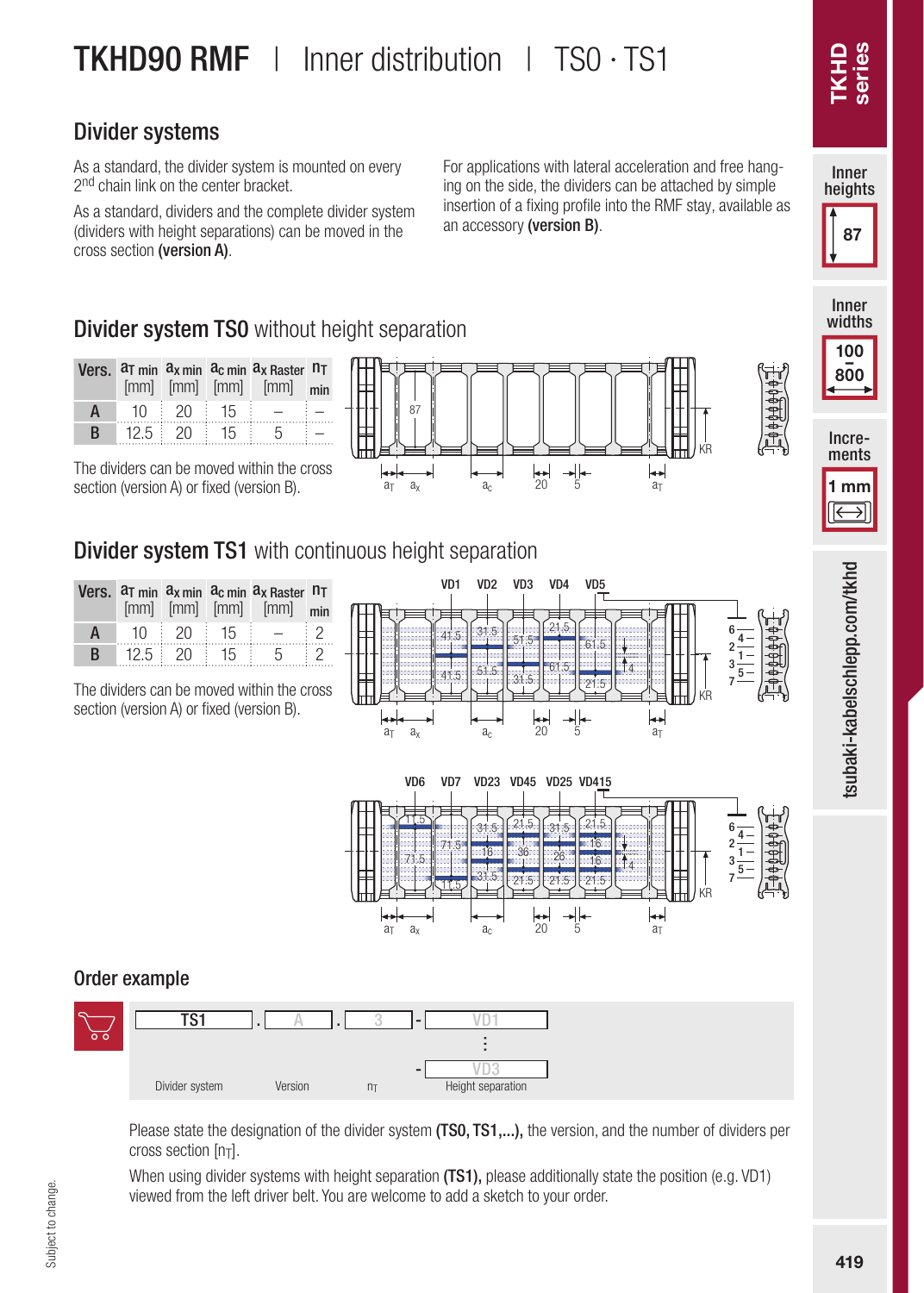# TKHD90 | End connectors

#### End connectors – steel short

The connection variants on the fixed point and on the driver an be combined and changed later on, if necessary.

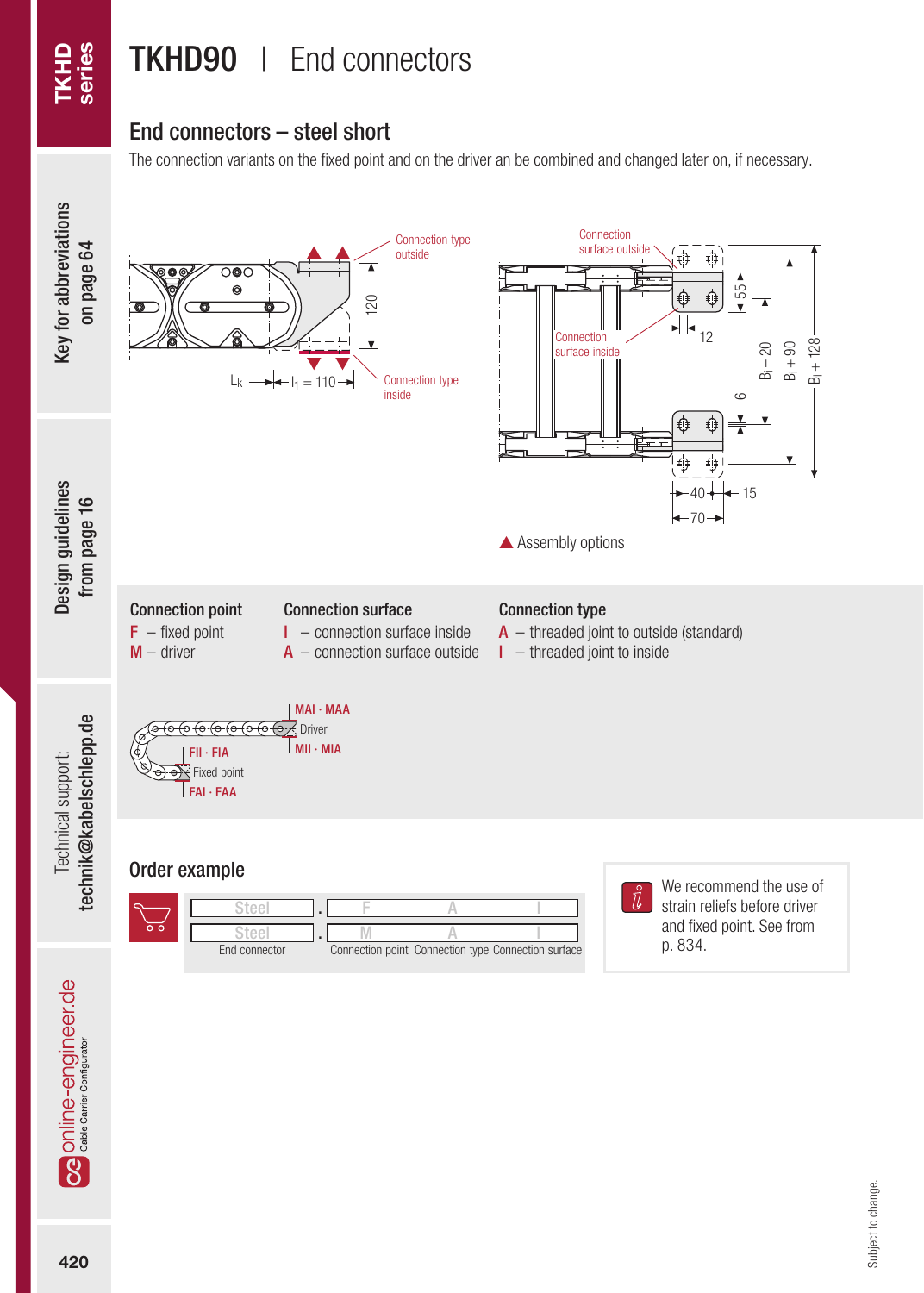# TKHD90 | End connectors

#### End connectors LF – steel long

The connection variants on the fixed point and on the driver an be combined and changed later on, if necessary.



#### Order example



#### More product information online



Assembly instructions etc.: Additional info via your smartphone or check online at tsubaki-kabelschlepp.com/ support



Configure your custom cable carrier here: onlineengineer.de

Inner

**TKHD**<br>series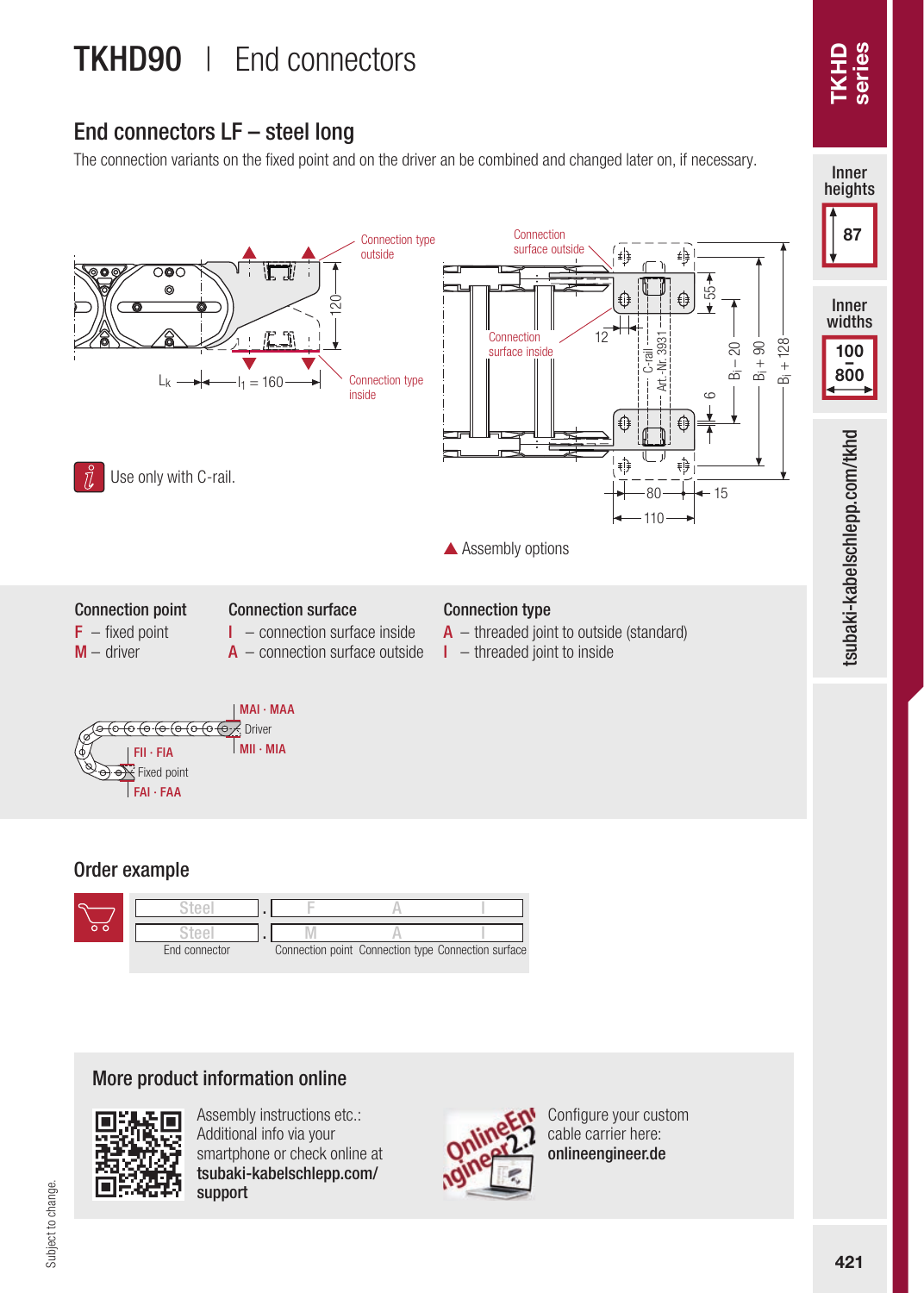# **TKHD90-R** | Stay variants | Overview

Key for abbreviations ev for abbreviations on page 64

> Design guidelines from page 16

**Design guidelines** from page 16

# TKHD90-R Heavy-duty cable carrier with integrated roller





Inner height 87 mm



Inner widths 100 – 800 mm



Bending radii  $250 - 500$  mm

Stainless steel ball bearings with application-specific lubrication and plastic rollers ensure quiet and smooth

- suitable for all long travel applications
- lower drive power required
- quiet and low-vibration operation
- space-saving and cost-optimized
- $\blacksquare$  long service life low maintenance
- easy access to rollers

Stay variants

■ minimized loads on cable carrier and cables

operation. Integrated, wear-free damping systems minimize the mechanical load for the entire system.

- low push and pull forces
- high travel speed and acceleration
- large additional loads possible
- using proved standard cable carriers
- retrofit of existing systems
- exchange other makes up to 100 %
- integration of existing guide channels

# technik@kabelschlepp.de technik@kabelschlepp.de Technical support: Technical support:



#### Aluminum stay RMF............................................... page 424

#### Frame stay, solid

- Aluminum profile bars for heavy loads and large cable carrier widths. Easy threaded connection.
- Inside/outside: Threaded joint easy to release.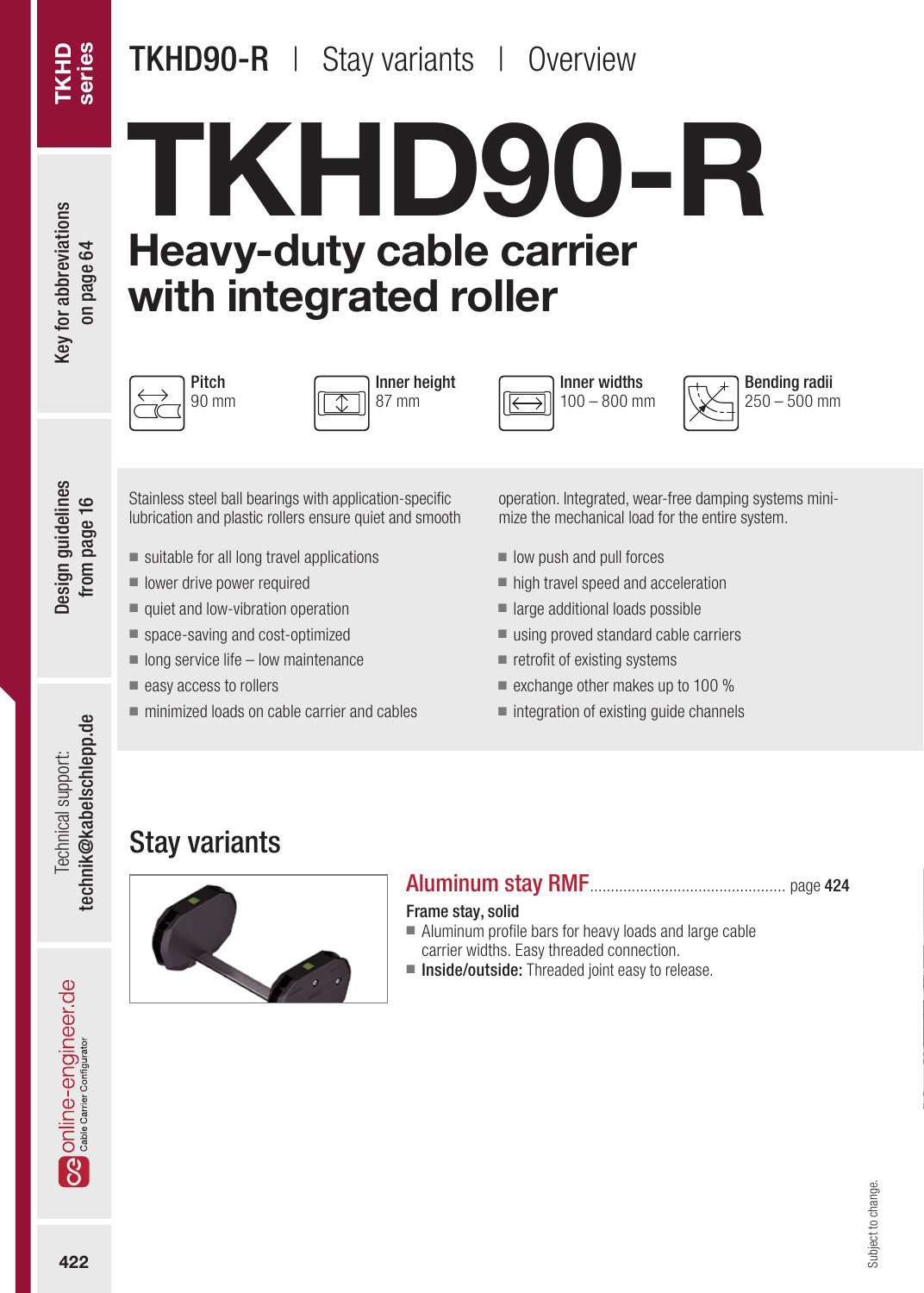# **TKHD90-R** | Installation dim. | Rolling

#### Rolling arrangement | Cable carrierwith integrated roller





Inner heights

**TKHD**<br>series

TKHD<br>
IMPERIES<br>
IMPERIES<br>
IMPERIES<br>
UNDER<br>
UNDER<br>
UNDER<br>
UNDER<br>
UNDER<br>
UNDER<br>
UNDER<br>
UNDER<br>
UNDER<br>
UNDER<br>
UNDER<br>
UNDER<br>
UNDER<br>
UNDER<br>
UNDER

87

Inner<br>widths

100  $-208$ 

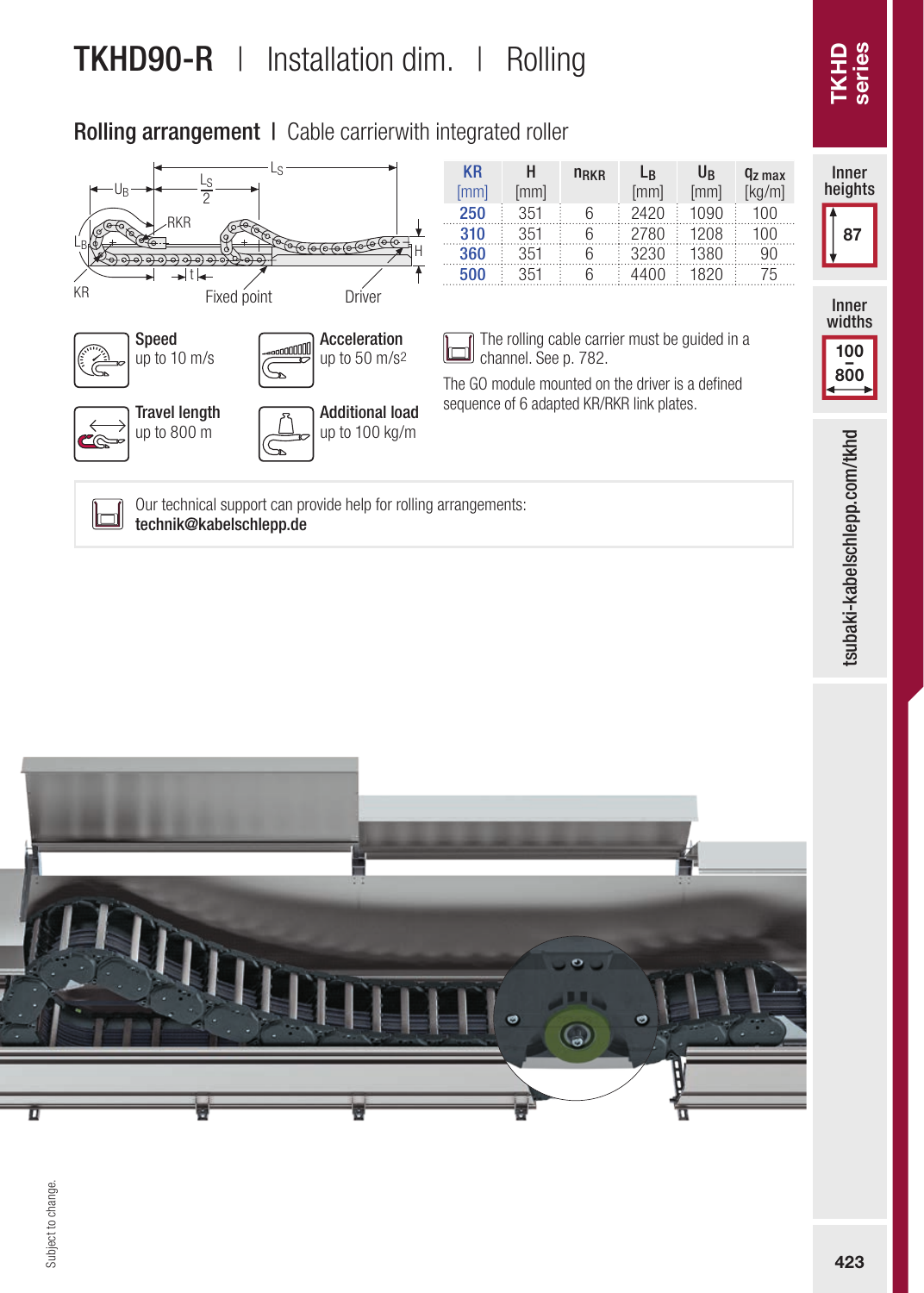Key for abbreviations on page 64

Key for abbreviations

# TKHD90-R RMF | Dimensions · Technical data

### Aluminum stay RMF – frame stay solid

- Aluminum profile bars for heavy loads and large cable carrier widths. Easy threaded connection.
- $\blacksquare$  Available customized in **1 mm grid**.
- Inside/outside: Threaded joint easy to release





Stay arrangement on each chain link (VS: fully-stayed)



Bi 100 – 800 mm in 1 mm width sections



Technical support: technik@kabelschlepp.de

technik@kabelschlepp.de Technical support:



The maximum cable diameter strongly depends on the bending radius and the desired cable type. Please contact us.

#### Calculating the cable carrier length

Cable carrier length Lk

 $L_k \approx \frac{L_S}{2} + L_B$ 2

Cable carrier length L<sub>k</sub> rounded to pitch t







Order example



Online-engineer.de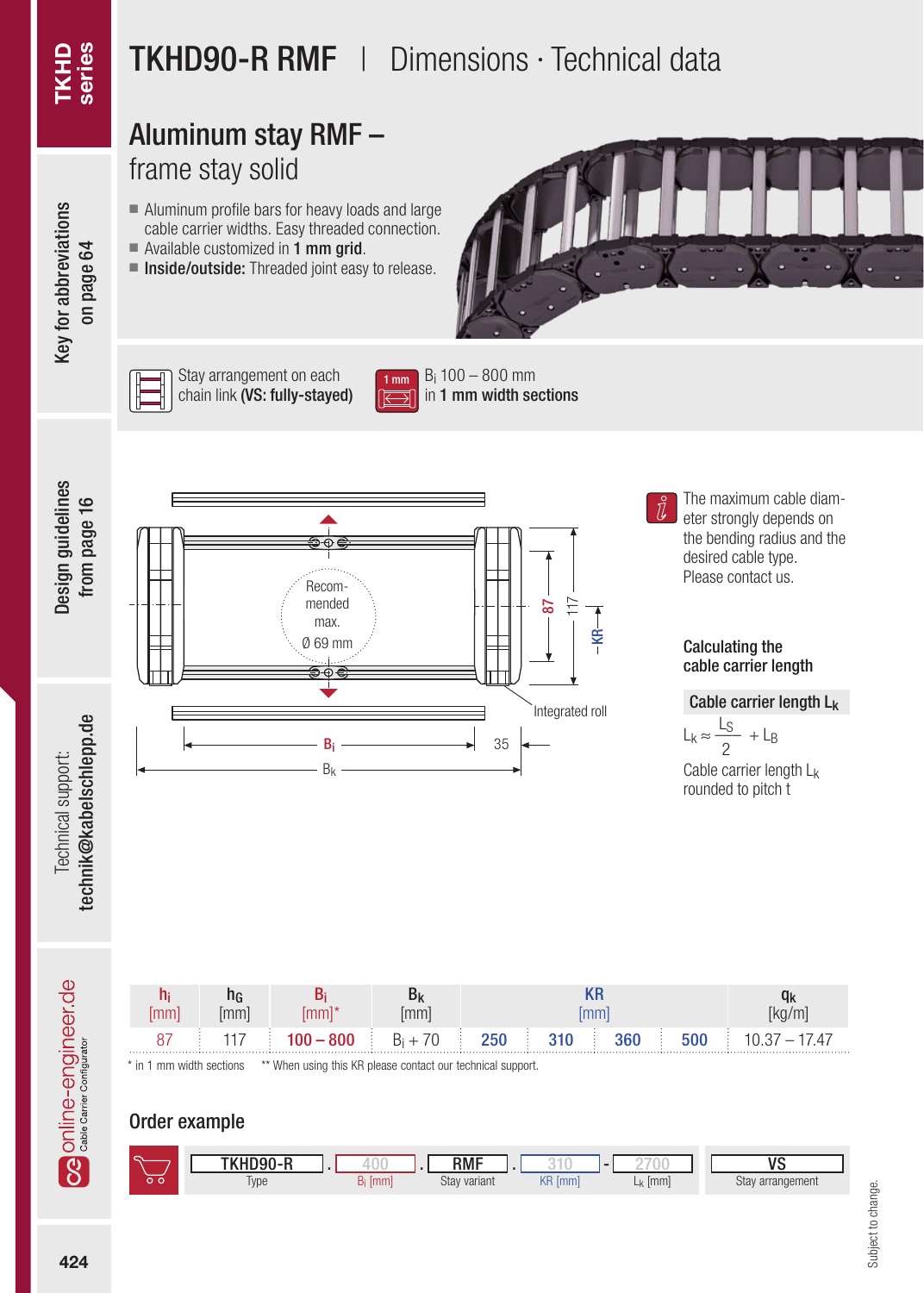# **TKHD90-R RMF**  $\parallel$  Inner distribution  $\parallel$  TS0  $\cdot$  TS1

#### Divider systems

As a standard, the divider system is mounted on every 2<sup>nd</sup> chain link on the center bracket

As a standard, dividers and the complete divider system (dividers with height separations) can be moved in the cross section (version A).

For applications with lateral acceleration and free hanging on the side, the dividers can be attached by simple insertion of a fixing profile into the RMF stay, available as an accessory (version B).

## eries **LKHL**



Inner widths

> 100  $-208$

Incre-

1 mm

⇔⊺

#### **Divider system TS0** without height separation

|              |               |                      |       | Vers. $aT$ min $ax$ min $ac$ min $ax$ Raster $nT$<br>$[mm]$ $[mm]$ $[mm]$ $[mm]$ $min$ |  |
|--------------|---------------|----------------------|-------|----------------------------------------------------------------------------------------|--|
| A            |               | $10 \div 20 \div 15$ |       |                                                                                        |  |
| <sub>B</sub> | $12.5 \pm 20$ |                      | $-15$ |                                                                                        |  |



The dividers can be moved within the cross section (version A) or fixed (version B).

#### Divider system TS1 with continuous height separation

|   |               |                      |        | Vers. $aT$ min $ax$ min $ac$ min $ax$ Raster $nT$<br>$[mm]$ $[mm]$ $[mm]$ $[mm]$ $min$ |  |
|---|---------------|----------------------|--------|----------------------------------------------------------------------------------------|--|
| A |               | $10 \div 20 \div 15$ |        |                                                                                        |  |
| R | $12.5 \pm 20$ |                      | $15 -$ | -5                                                                                     |  |

The dividers can be moved within the cross section (version A) or fixed (version B).





#### Order example



Please state the designation of the divider system (TS0, TS1,...), the version, and the number of dividers per  $cross section$  [n $<sub>T</sub>$ ].</sub>

When using divider systems with height separation (TS1), please additionally state the position (e.g. VD1) viewed from the left driver belt. You are welcome to add a sketch to your order.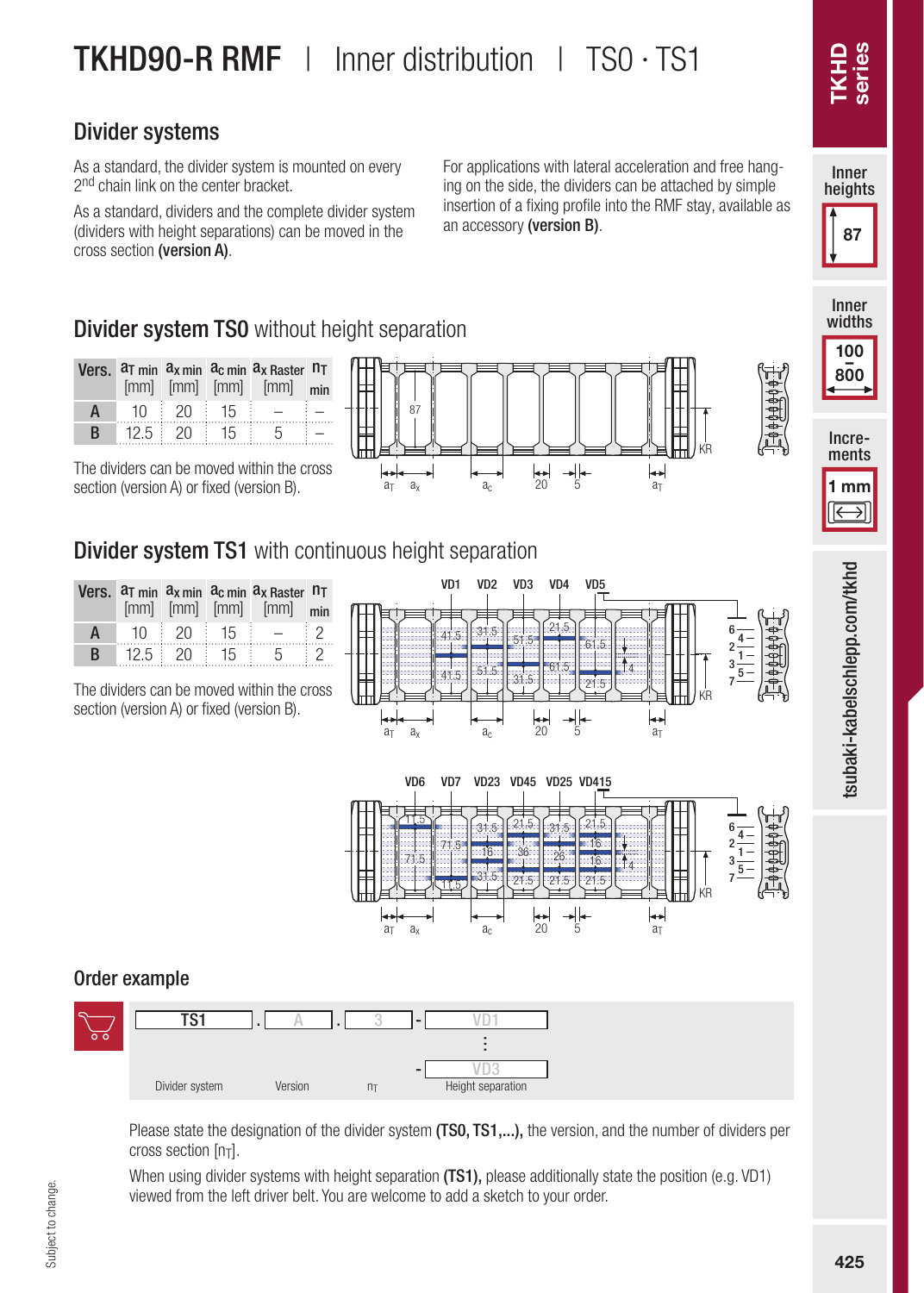# TKHD90-R | End connectors

#### End connectors – steel short

The connection variants on the fixed point and on the driver an be combined and changed later on, if necessary.